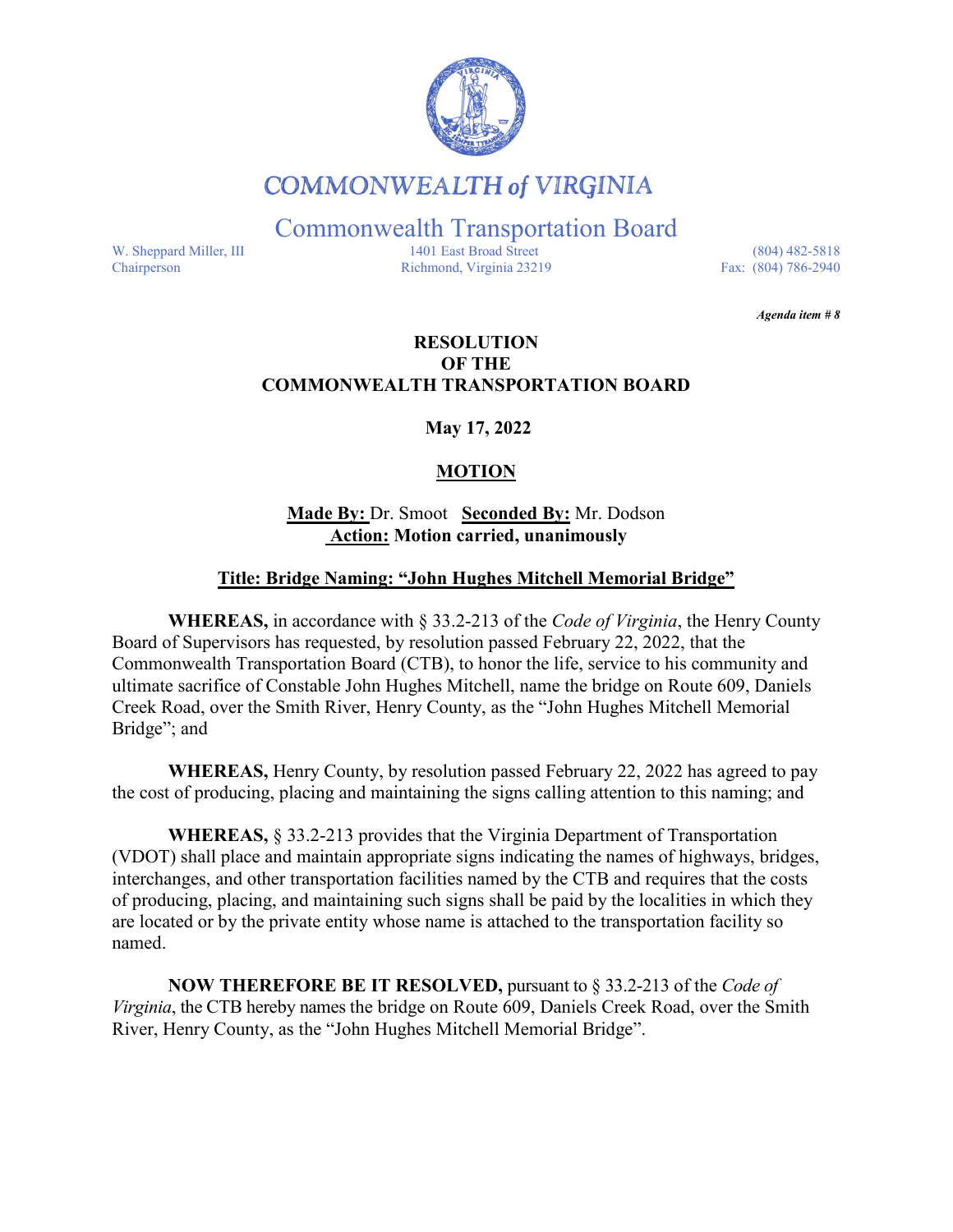Resolution of the Board Bridge Naming: "John Hughes Mitchell Memorial Bridge" May 17, 2022 Page 2 of 2

**BE IT FURTHER RESOLVED,** that VDOT is directed to produce, place, and maintain the signs calling attention to this naming, and secure payment from Henry County for these costs as required by law.

####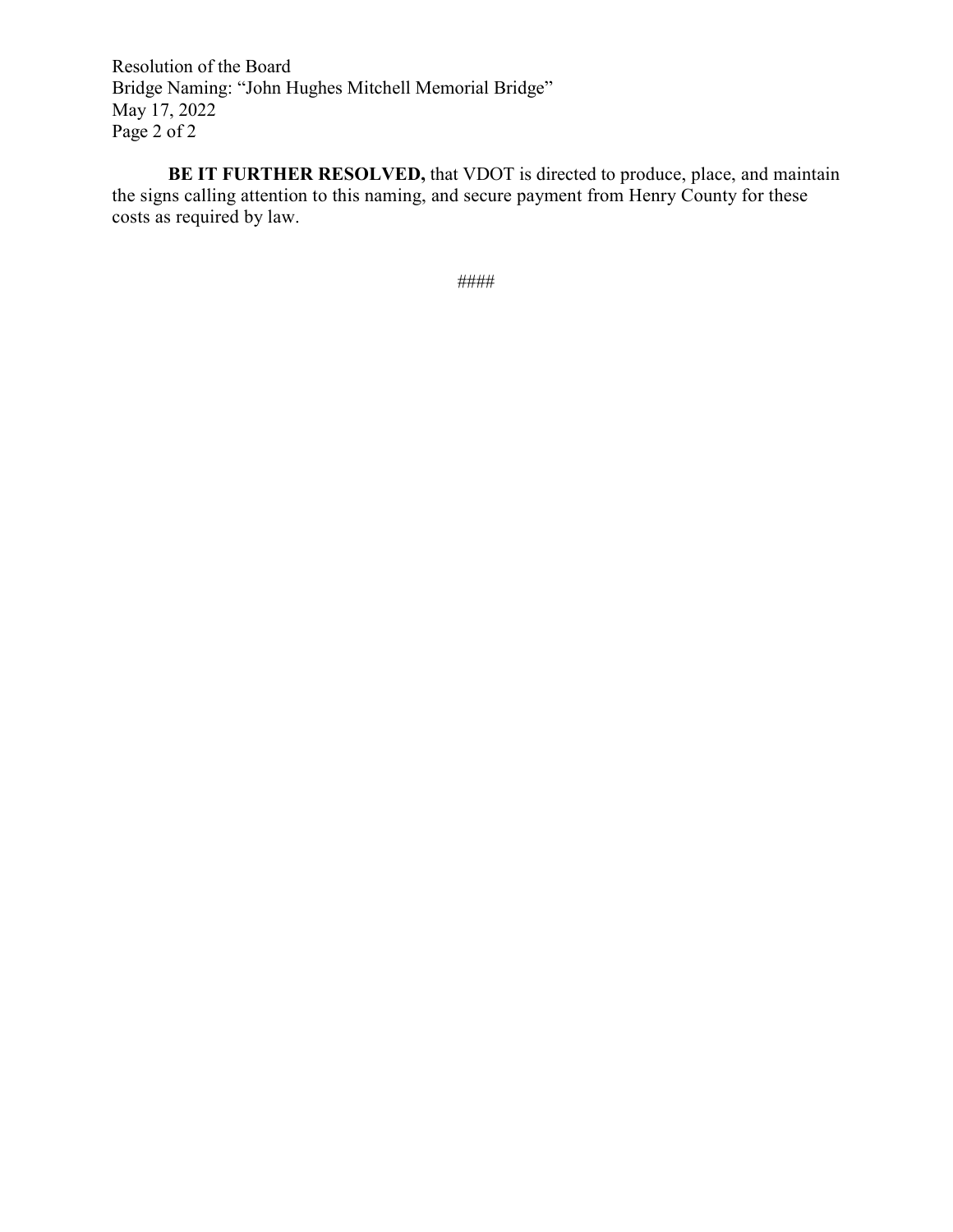#### **CTB Decision Brief**

Bridge Naming: "John Hughes Mitchell Memorial Bridge"

**Issue:** Commemorative naming of the bridge on Route 609, Daniels Creek Road, over the Smith River, Henry County as the "John Hughes Mitchell Memorial Bridge".

**Facts:** Henry County enacted a resolution on February 22, 2022 to honor the life, contributions to his community and ultimate sacrifice of John Hughes Mitchell who, while serving as a deputy sheriff with the Henry County Sheriff's Office, was killed in the line of duty on May 4, 1922 while honorably fulfilling his duties.

**Recommendations**: The Virginia Department of Transportation (VDOT) recommends this request be approved.

**Action Required by CTB**: The *Code of Virginia* requires a majority of the CTB members to approve a resolution naming a highway or bridge, as appropriate. A resolution will be provided for the Board's consideration.

**Result if Approved**: The bridge on Route 609, Daniels Creek Road, over the Smith River, Henry County will be known as the "John Hughes Mitchell Memorial Bridge". In accordance with law and by resolution, Henry County agrees to pay the costs of producing, placing, and maintaining the signs calling attention to this naming.

**Options:** Approve**,** Deny, or Defer.

**Public Comments/Reactions:** VDOT is not aware of any opposition to this proposal.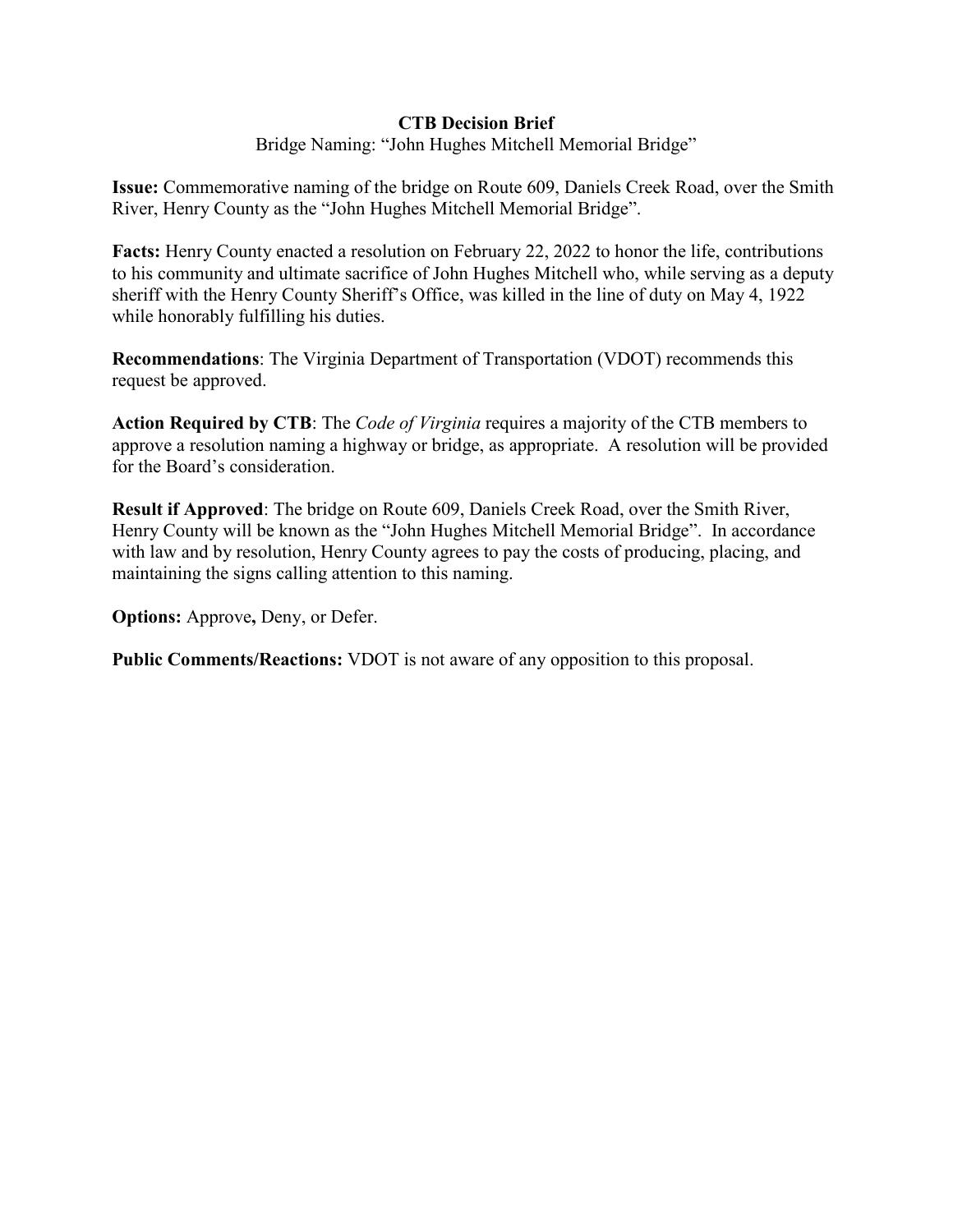

# Resolution of the **HENRY COUNTY BOARD OF SUPERVISORS**

Bridge Naming on "Daniels Creek Road," over the "Smith River" in "Henry County" as the "John Hughes Mitchell Memorial Bridge."

WHEREAS, Constable John Hughes Mitchell was killed in the line of duty on May 4, 1922, while honorably fulfilling his duties; and

WHEREAS, Henry County appreciates the extraordinary efforts and sacrifices made by law enforcement officers who routinely put themselves in harms way for the betterment of their community; and

WHEREAS, Section 33.2-213 of the Code of Virginia authorizes the Commonwealth Transportation Board (CTB) to give suitable names to state highways, bridges, interchanges, and other transportation facilities and change the names of any highways, bridges, interchanges, or other transportation facilities forming a part of the systems of state highways; and

WHEREAS, Section 33.2-213 provides that the Virginia Department of Transportation shall place and maintain appropriate signs indicating the names of highways, bridges, interchanges, and other transportation facilities named by the CTB and requires that the costs of producing, placing, and maintaining such signs shall be paid by the localities in which they are located.

NOW, THEREFORE, BE IT RESOLVED, that Henry County, in accordance with the requirements of Section 33.2-213 of the Code of Virginia, does hereby request that the Commonwealth Transportation Board name the bridge on "Daniels Creek Road", over the "Smith River" in "Henry County" as the "John Hughes Mitchell Memorial Bridge" and

BE IT FURTHER RESOLVED, that Henry County agrees to pay the costs of producing, placing, and maintaining the signs calling attention to this naming.

Jim Adams, Chairman Henry County Board of Supervisors